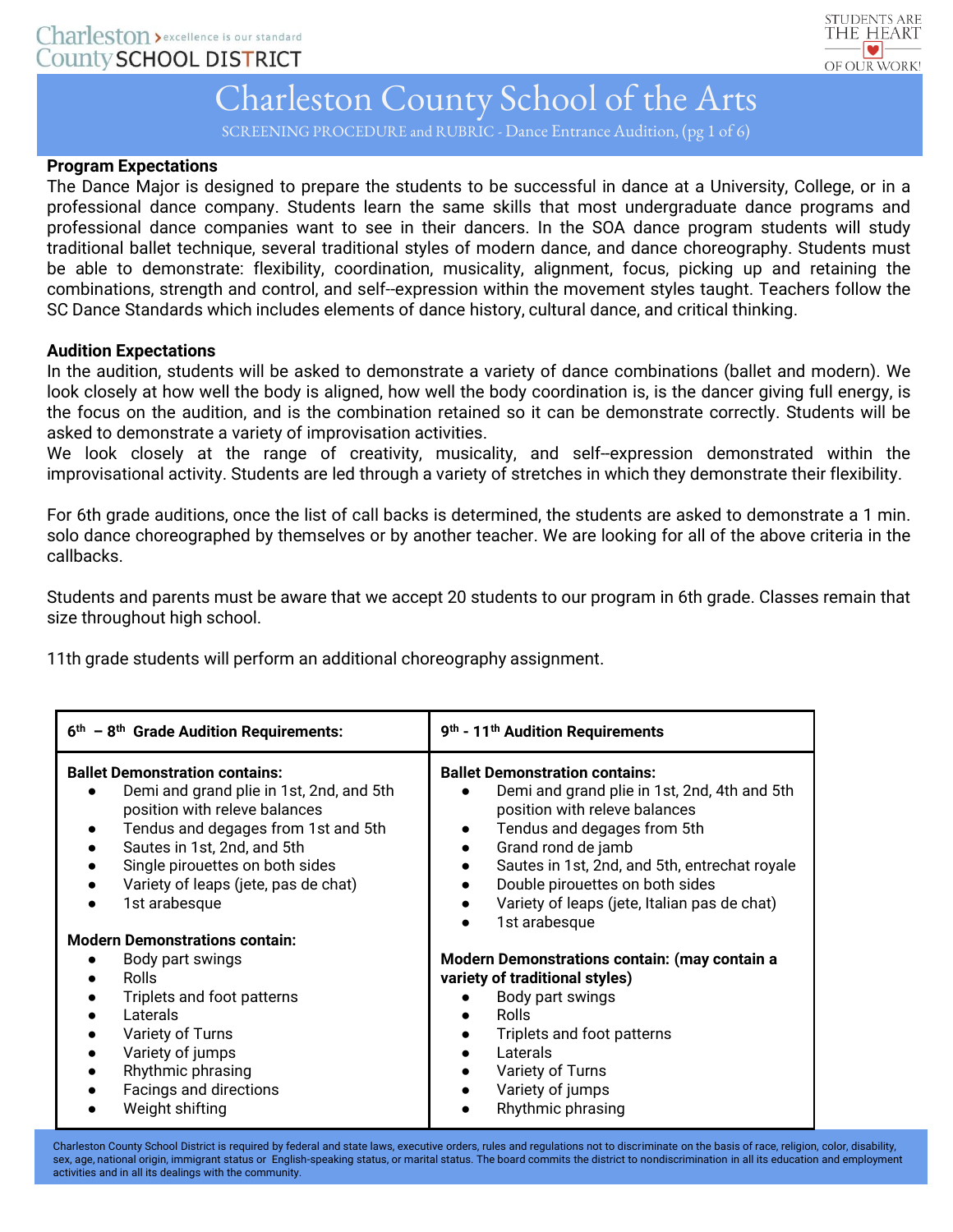

SCREENING PROCEDURE and RUBRIC - Dance Entrance Audition, (pg 2 of 6)

| <b>Improvisation Demonstrations contain</b><br>Prompts based on the elements of dance | Facing and directions<br>$\bullet$<br>Weight shifting<br>$\bullet$<br><b>Improvisation Demonstrations contain:</b> |
|---------------------------------------------------------------------------------------|--------------------------------------------------------------------------------------------------------------------|
| <b>Flexibility Demonstration contains:</b>                                            | Prompts based on the elements of dance                                                                             |
| Both sides splits                                                                     |                                                                                                                    |
| Center split                                                                          | <b>Flexibility Demonstration contains:</b>                                                                         |
| Forward bend                                                                          | Both sides splits                                                                                                  |
| Backwards arch                                                                        | Center split roll through<br>$\bullet$                                                                             |
| Pointing feet                                                                         | Forward bend<br>$\bullet$                                                                                          |
|                                                                                       | Backwards arch<br>$\bullet$                                                                                        |
|                                                                                       | Pointing feet<br>$\bullet$                                                                                         |

## **Rubric for all grades:**

#### **Rubric Points:**

- **9-‐10 is exemplary**
- **7-‐8 is strong**
- **5-‐6 is acceptable**
- **3-‐4 needs improvement**
- **0-‐2 not acceptable, poor**

Alignment of body parts: lining up body parts to create safe and aesthetic shapes and positions

| $9 - 10$ | no observable flaws, body parts are in correct position according to dance style, makes beautiful lines with the body |
|----------|-----------------------------------------------------------------------------------------------------------------------|
| $7-8$    | few observable flaws, body parts are mostly in correction position                                                    |
| $5-6$    | some observable flaws,                                                                                                |
| $3 - 4$  | many observable flaws,                                                                                                |
| $1 - 2$  | many significant flaws, body parts are not in correct position according to dance style                               |

Physical Strength and control: holding positions and controlling motion of the body

| $9 - 10$ | Excellent ability to control the full body and individual body parts, strong use of rotation and parallel positions, strong<br>use of the feet, strong core, excellent jumps and strong turns                |
|----------|--------------------------------------------------------------------------------------------------------------------------------------------------------------------------------------------------------------|
| $7 - 8$  | Has the ability to control the full body and individual body parts, uses rotation and parallel positions, uses the feet,<br>uses the core, nice jumps and turns                                              |
| $5-6$    | Has the ability to control the full body and individual body parts some of the time, sometimes uses parallel and<br>rotated positions, sometimes uses the feet and core, some ability to jump and turn       |
| $3 - 4$  | Insistent ability to control the body and individual body parts when needed, inconsistent use of parallel and rotated<br>positions, inconsistent use of feet and core, inconsistent ability to jump and turn |
| $1 - 2$  | Lacks control and body strength when needed, lacks use of core and feet, lacks ability to hold any rotation or parallel<br>positions, lacks ability to jump and turn                                         |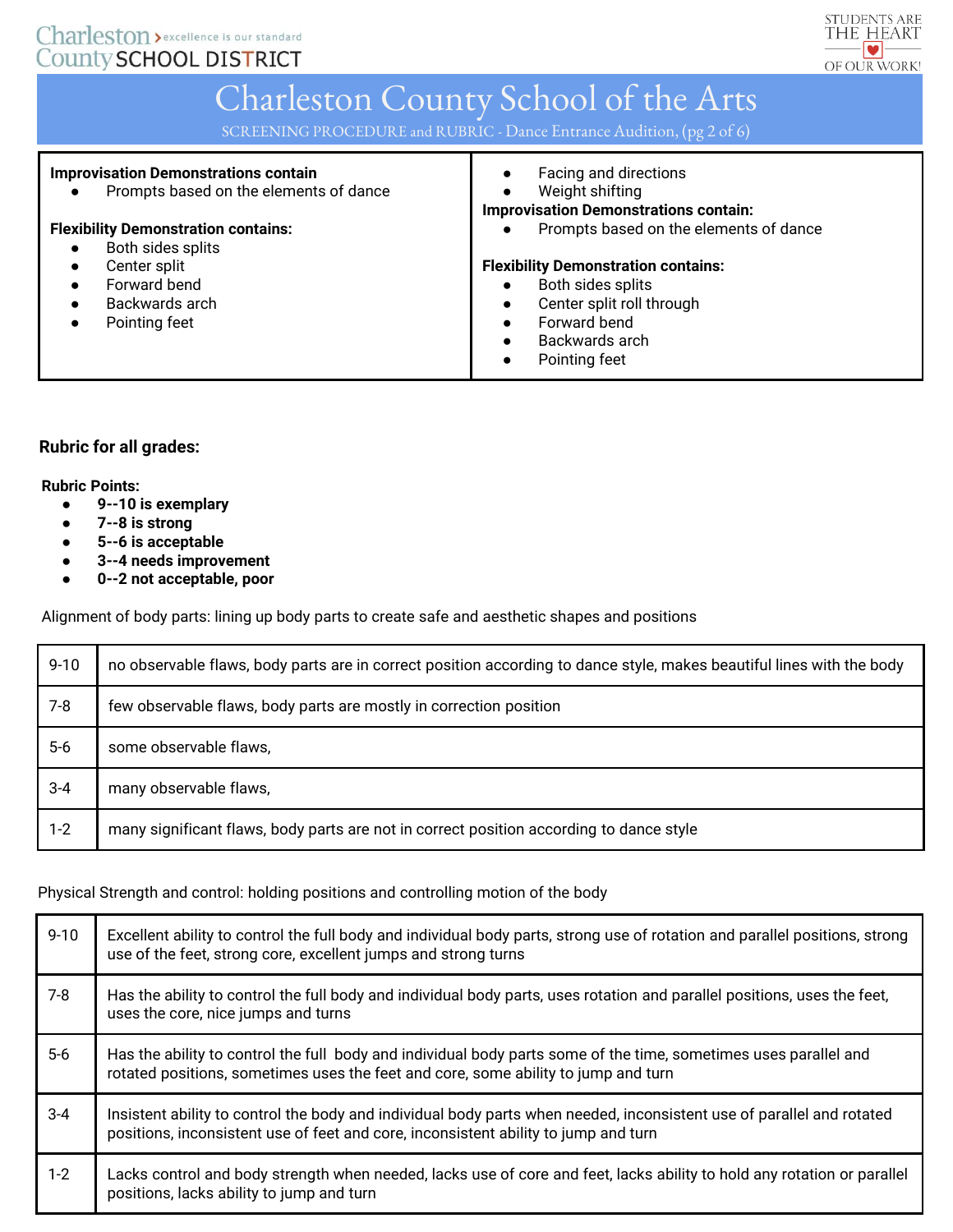

SCREENING PROCEDURE and RUBRIC - Dance Entrance Audition, (pg 3 of 6)

### Energy: the effort put forth

| $9 - 10$ | Excellent ability to dance using the full body with engaged muscles that extend to show the full movement potential<br>and performance ability                      |
|----------|---------------------------------------------------------------------------------------------------------------------------------------------------------------------|
| $7-8$    | Ability to dance using the full body with engaged muscles that extend close to the full movement potential of the<br>students and performance ability               |
| $5-6$    | Average ability to dance using the body with engaged muscles that extend to an average movement potential and<br>average performance ability, could use more energy |
| $3 - 4$  | Inconsistent ability to dance using the body with engaged muscles that extend to an average movement potential<br>and average performance ability                   |
| $0-2$    | Does not dance with energy, does not dance to average potential, no energetic performance ability                                                                   |

### Coordination: combining body part movements in variety of ways

| $9 - 10$ | Excellent ability to coordinate the body parts in order to execute the movement correctly, excellent weight shifting,<br>dance patterning, level and facing changes, transitions, and body part sequencing                                                             |
|----------|------------------------------------------------------------------------------------------------------------------------------------------------------------------------------------------------------------------------------------------------------------------------|
| $7 - 8$  | Ability to coordinate the body parts in order to execute the movement correctly, strong weight shifting, dance<br>patterning, level and facing changes, transitions, and body part sequencing                                                                          |
| $5-6$    | Ability to coordinate the body parts in order to execute the movement correctly most of the time, acceptable most of<br>the time in weight shifting, dance patterning, level and facing changes, transitions, and body part sequencing                                 |
| $3 - 4$  | Inconsistent ability to coordinate the body parts in order to execute the movement correctly, sometimes the<br>movement is performed incorrectly, some incorrect weight shifting, dance patterning, level and facing changes,<br>transitions, and body part sequencing |
| $0 - 2$  | Movement is not coordinated, movement is often incorrect, often incorrect weight shifting, dance patterning, level<br>and facing changes, transitions, and body part sequencing                                                                                        |

Flexibility and Range of Motion: stretch and ability to move body parts fully

| $9 - 10$ | Excellent ability to fully use the maximum flexibility and range of motion of body parts, legs, feet, torso and arms<br>have excellent stretch and range of motion                                                    |
|----------|-----------------------------------------------------------------------------------------------------------------------------------------------------------------------------------------------------------------------|
| $7 - 8$  | Has ability to use maximum flexibility and range of motion of body parts, legs, feet, torso and arms have strong<br>stretch and range of motion                                                                       |
| $5-6$    | Ability to use flexibility and range of motion of body parts most of the time, some obvious restriction in range of<br>motion and flexibility, feet, legs, torso and arms have acceptable stretch and range of motion |
| $3 - 4$  | Inconsistent ability to use flexibility and range of motion of body parts, some obvious restriction of range of motion<br>and flexibility                                                                             |
| $0 - 2$  | Lacks stretch and lacks range of motion                                                                                                                                                                               |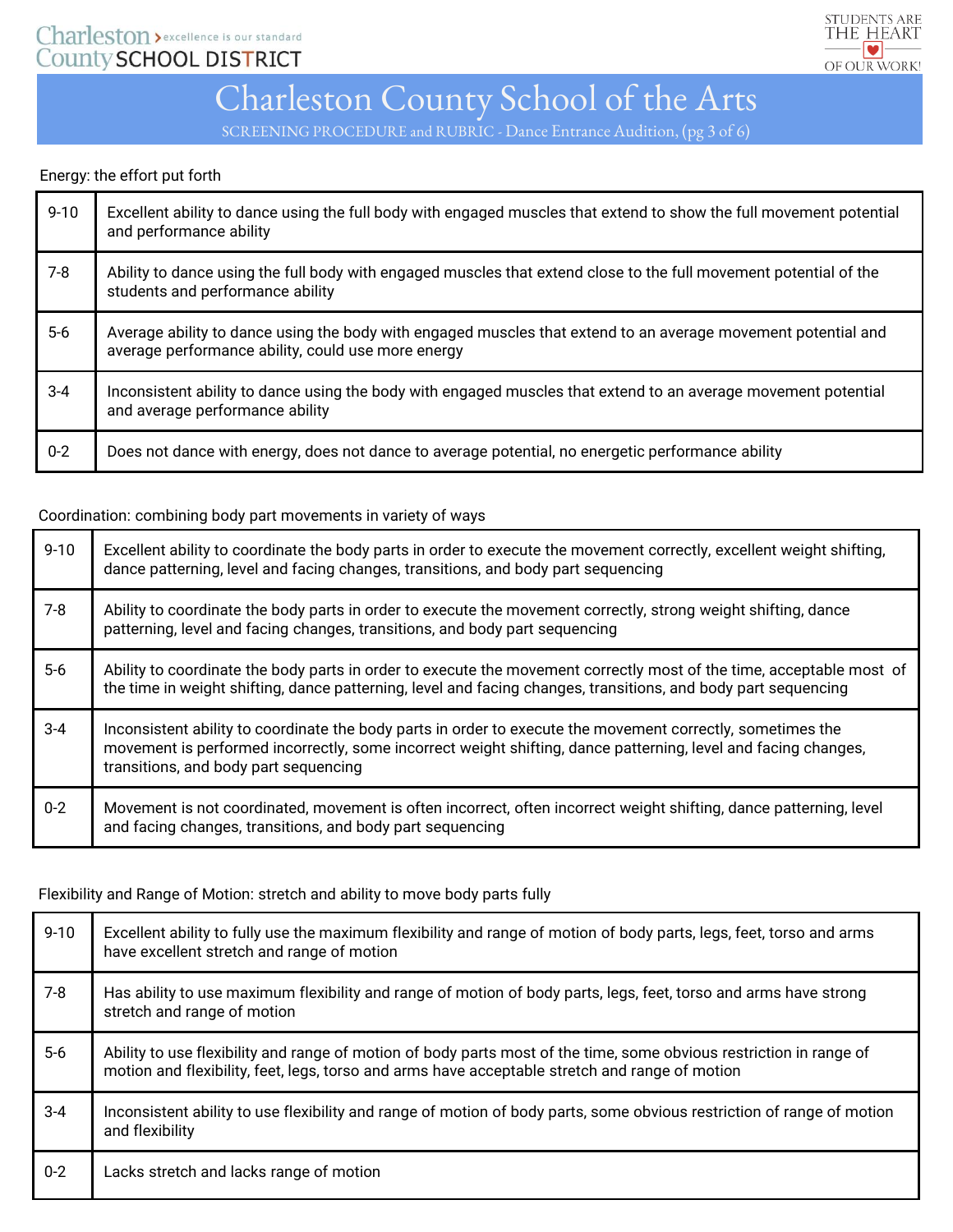# Charleston > excellence is our standard County SCHOOL DISTRICT



# Charleston County School of the Arts

SCREENING PROCEDURE and RUBRIC - Dance Entrance Audition, (pg 4 of 6)

#### **Focus: attention and commitment to the movement being performed**

| 9-<br>10 | Excellent ability to immerse the body and mind in the exercises naturally and with full commitment |
|----------|----------------------------------------------------------------------------------------------------|
| $7 - 8$  | Ability to immerse the body and mind in the exercises naturally and with commitment                |
| $5-6$    | Average ability to perform exercises somewhat naturally and with commitment                        |
| $3 - 4$  | Student is hesitant, inconsistent commitment to the movement.                                      |
| $0 - 2$  | Student is distracted throughout exercises, cannot commit to the movement, laughs, does not do     |

#### **Taking Directions: listens and follows as taught the movement or prompted in an exercise**

| $9 - 10$ | An excellent ability to take directions, knows all combinations, and interpret prompts and movement concepts in a new and<br>unique way                                                |
|----------|----------------------------------------------------------------------------------------------------------------------------------------------------------------------------------------|
| $7-8$    | Ability to take directions and knows most combinations, and interpret prompts and movement concepts in new ways                                                                        |
| $5-6$    | Average ability to take directions and knows some combinations, and interpret prompts and movement concepts with ordinary<br>choices                                                   |
| $3 - 4$  | Student can follow some directions and knows a few combinations, is hesitant, student goes in and out of being able to interpret<br>prompts and concepts, does bare minimum or repeats |
| $0 - 2$  | Student does not follow directions and cannot perform combinations, chooses not to move or perform the exercise, lacks ideas                                                           |
|          | Oalf Franceston nach meiser ställe and retunder from the decay of the demonstrate commentation                                                                                         |

**Self-‐Expression: performance skills and using the face/body as a tool for artistic expression** 

| $9 - 10$ | Excellent ability to use an expressive face and body, as well as an ability to use a variety of energetic qualities as directed,<br>demonstrates excellent performance skills                      |
|----------|----------------------------------------------------------------------------------------------------------------------------------------------------------------------------------------------------|
| $7 - 8$  | Ability to use an expressive face and body, as well as an ability to use energetic qualities, mostly demonstrates strong<br>performance skills                                                     |
| $5-6$    | Ability to use an expressive face and body some of the time, as well as an ability to use some energetic qualities as directed, some<br>performance skills demonstrated                            |
| $3-4$    | Inconsistent ability to use an expressive face and body, limited expression, and often without expression, as well as an<br>inconsistent ability to use energetic qualities and performance skills |
| $0 - 2$  | Flat affect, lacks body expression, cannot change energetic qualities                                                                                                                              |

### **Musicality: dancing with the music**

| $9 - 10$ | Excellent musical ability, stays on rhythm, excellent use of all the music given, excellent ability to count beats and to dance to<br>music and its nuances, beats and phrasing    |
|----------|------------------------------------------------------------------------------------------------------------------------------------------------------------------------------------|
| $7 - 8$  | Ability to stay on the rhythm, uses music given, able to count beats, able to dance to music and it's particular nuances, beats and<br>phrasing                                    |
| $5-6$    | Has the ability to stay on the rhythm most of the time, can count beats most of the time, can dance to the music                                                                   |
| $3 - 4$  | Inconsistent ability to stay on the music, off the rhythm at times, inconsistent ability to use all music given, early or late for music,<br>limited ability to dance to the music |
| $0 - 2$  | Does not stay on the music, lack sense of rhythm, does not use all the music, waits, or is early, cannot dance to the music                                                        |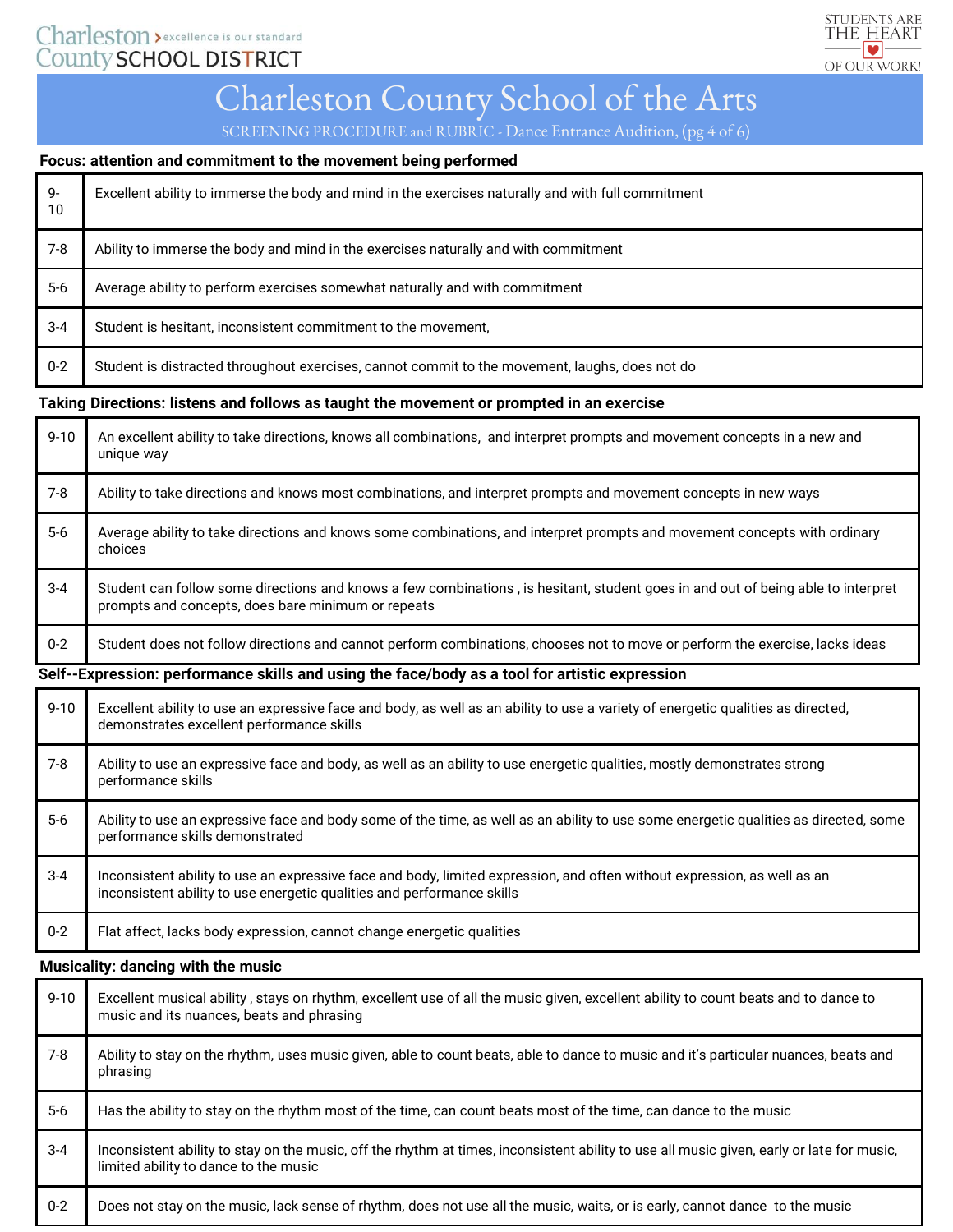

SCREENING PROCEDURE and RUBRIC - Dance Entrance Audition, (pg 5 of 6)

## **11th grade additional audition requirements:**

The student who is going into the 11th or 12th grade will need to perform an additional choreography assignment. Students are expected to know how to work independently on a creative assignment, improvise alone and with another student to generate movement, use choreography tools, and articulate and critique their artistic choices.

Assignment: Students will be given a theme or idea as their inspiration for creating movement. The student will have 30 min. to choreograph a 1 min. dance study. There will be no sound unless the student chooses to make his/her own sound. (Examples of themes and ideas: a board game, a word, a poem.)

#### **Improvisation**

| $9 - 10$ | Excellent ability to focus and work solo and/or with a partner on improvisation |
|----------|---------------------------------------------------------------------------------|
| 7-8      | Able to focus and work solo and/or with a partner on improvisation              |
| $5-6$    | Somewhat able to focus and work solo and/or with a partner on improvisation     |
| $3 - 4$  | Limited ability to focus and work solo and/or with a partner on improvisation   |
| $0 - 2$  | Not able to focus and work solo and/or with a partner on improvisation          |

#### **Movement generation**

| $9 - 10$ | Excellent ability to generate new and different movement during improvisation |
|----------|-------------------------------------------------------------------------------|
| 7-8      | Able to generate new and different movement during improvisation              |
| $5-6$    | Somewhat able to generate new and different movement during improvisation     |
| $3 - 4$  | Limited ability to generate movement during improvisation                     |
| $0 - 2$  | Not able to generate movement during improvisation                            |

#### **Choreography tools**

| $9 - 10$ | excellent knowledge of choreographic tools, and uses them in new and unusual ways |
|----------|-----------------------------------------------------------------------------------|
| $7-8$    | Has knowledge of choreographic tools and uses them well                           |
| $5-6$    | Knows some tools and Uses tools somewhat correctly                                |
| $3 - 4$  | Limited knowledge of tools, limited ability to use the tools correctly            |
| $0-2$    | No knowledge of tools, no ability to use the tools correctly                      |